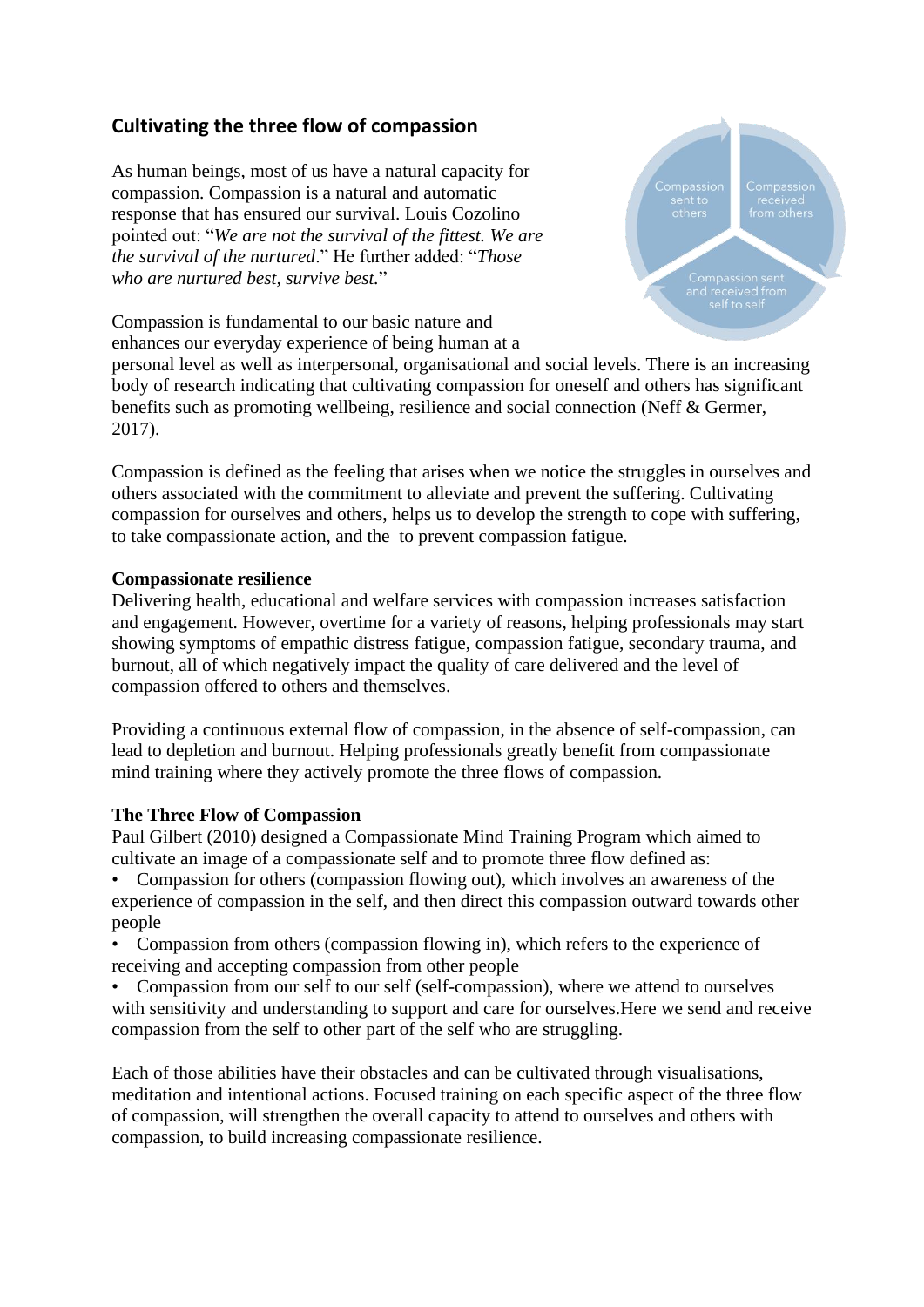There is a growing body of research indicating that cultivating self-compassion helps us to deal with our distress and trauma in the workplace, as well as promote our ability to deliver compassionate care towards others. Often helping professionals are more comfortable offering compassion to others than themselves and find it difficult to receive care and compassion from others. Cultivating the three flow of compassion provides a more sustainable approach.

The following two exercises aim to cultivate the three flow of compassion beginning with cultivating an image of an inner compassionate self which offers compassion to others, as well as ourselves receiving compassion from others but also offering compassion to the self (self-compassion) where one attend and receive compassion from the self to the self.

## **Visualisation of practising a chosen flow of compassion**

First, identify a flow of compassion where you notice inner resistance where you would like to cultivate more ease.

Affirm, your intention to cultivate this flow such as: *May I receive compassion from others with ease May I be compassionate to others May I give myself the compassion that I need*

Second, visualise a situation from your past where this flow was required or a future event where this flow will be required.

During the visualisation, noticing the resistance, the discomfort, letting it be as it is. Explore how you can bring acceptance and kindness to the unease, allowing yourself to be as you are. And in your way, at your pace, re-affirm gently your intention in your visualisation. Visualise, as best as you can, yourself making progressive steps in engaging in some way in the practice of this flow of compassion.

For instance, if it is difficult for you to receive compassion from others, call to mind a past situation where someone was praising you or was being kind, understanding or helpful to you. Notice the initial resistance and possibly avoidance, with acceptance and kindness, letting yourself be as you are. Then see if you can imagine allowing yourself to receive this praise and kindness with calm and appreciation. Visualising yourself smiling and accepting the kindness with delight. What would you like to have said to this person in return? How would you like to express your gratitude? Can you imagine yourself saying "thank you" to this person? Then letting go of the scene and notice what is here for you reaffirming your intention.

You may need to practice this visualisation many times before the situation become easier for you.

Explore how you can also change your behaviour in such a situation where you become more relaxed and expressed gratitude.

#### **Loving-kindness meditation**

The practice of loving-kindness meditation can help us to cultivate the three flow of compassion.